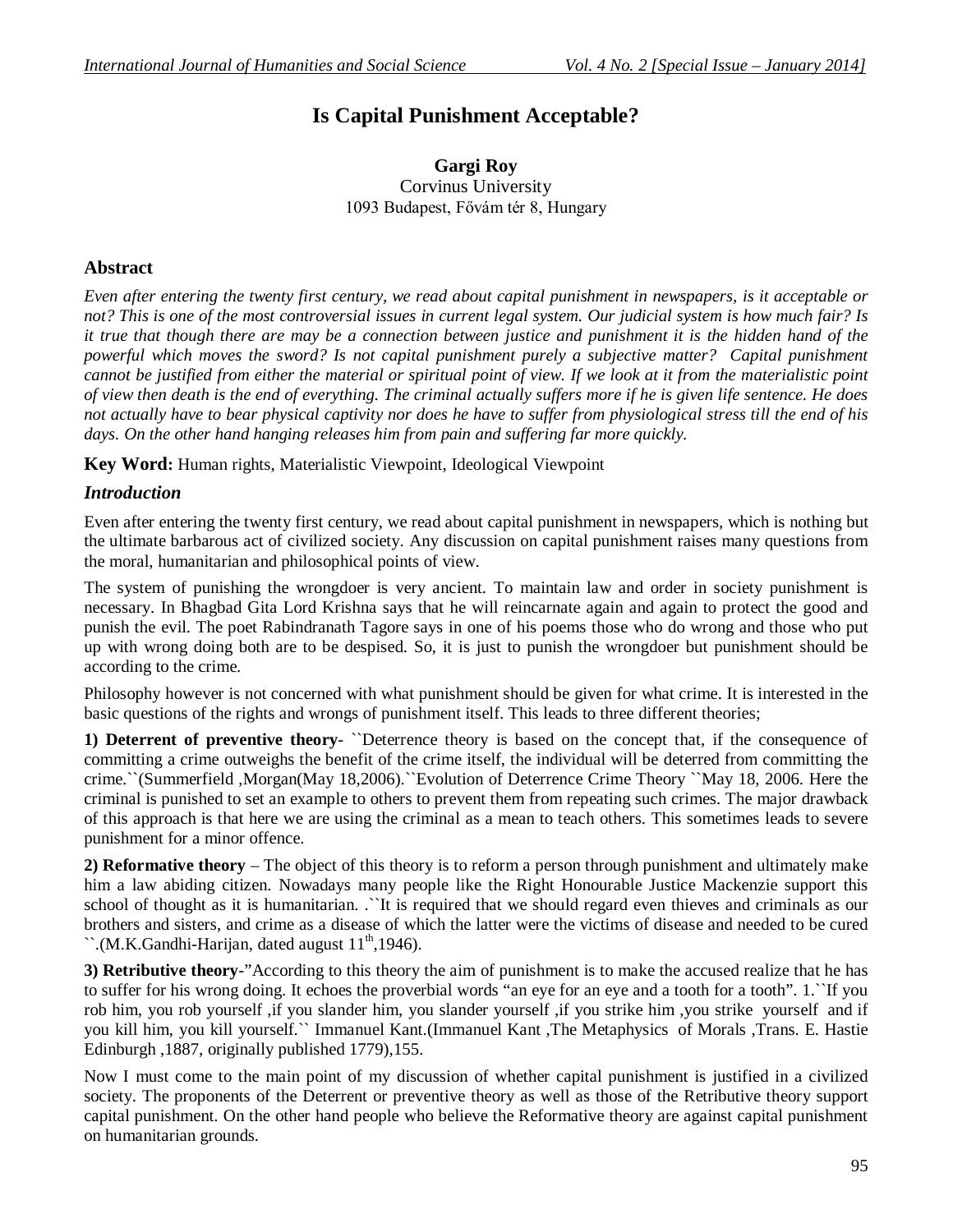## **Points in Favour of Capital Punishment**

There are many points for and against capital punishment. First I will discuss the views of those who support capital punishment.

1) There are some members of the society whose propensity to murder or to carry out a terrorist act is so strong that to show its abhorrence and to prevent them from repeating such crimes society metes out capital punishment. This is also done to warn others with a similar bend of mind about the consequences of such acts.

2) Secondly if instead of capital punishment such persons are given life sentence the cost of keeping them in jail for years can be phenomenal.

3) When a person is released after serving a life sentence he is often not accepted by his family and social circle. He finds it difficult to get any work and is then forced to return to antisocial activities.

4) Every human being has a right to live. If anyone snatches away that right then that person ought to be given capital punishment.

#### **Points against Capital Punishment**

Next, let us consider the views of those who are against capital punishment.

1) By giving exemplary punishment crime cannot always be prevented. During the struggle for Independence in India many freedom fighters were not deterred by the hanging of their fellow fighters. Moreover to avoid capital punishment many criminals arrange to murder the witnesses. This would not occur if capital punishment is abolished.

2) Those who break the law are not always wholly responsible for their crime. They may have been victims of social, economic or political injustice. These persons may be reformed if they are made to see where they have gone wrong. But if capital punishment is carried out then there will be no chance of reformation .For example, we can consider the cases of Valmiki or Ashoka. Rishi Valmiki, the author of the epic Ramayana, was at one time a ruthless robber. But he later reformed to become one of the greatest sages of India. King Ashoka was restored from a war mongering king to one of the greatest patrons of Buddhism.

3) Criminals awarded life sentence are made to work so that they can earn their own keep. This will save state expenditure.

#### **Issues with Legal System**

As I have mentioned in the beginning, punishment is just and necessary. Form of punishment may vary depending on circumstances but punishment itself is essential to maintain the integrity of the moral fiber of society. Even after that, I firmly believe, capital punishment is unacceptable. We have not been able to create a completely transparent legal system. Our decisions are often manipulated by social and political power. As a result it is not uncommon to find that someone has been given capital punishment only to attain certain individualistic or political gain and that has nothing to do with justice. Galileo was sentenced to death for stating scientific truths. Fortunately this was not carried out and as a result he was able to discover many mathematical theories while in prison.

Report has already shown that the uneducated poorer sections of the population are given capital punishment more frequently than the educated well to do people. The rich manage to escape. This cannot be supported from the moral point of view. From time immemorial legal judgment has been forced to bow down to political, economic or religious power.`` Amnesty International expresses what many legal experts have said about death penalty –that in many countries ,the penalty is discriminatory and used to victimize the poor ,the underprivileged , religious and ethnic Minorities. Influential people escape the penalty more often than the poor``. (Today, October 10,is World Day Against Death Penalty, 10-10-2012, digitaljournal.com/article/312591)

A great philosopher like Socrates was sentenced to death just to wield religious power. Similarly a great scientist like Lavoisier was guillotined to satisfy political power. Sometimes the powerful people use the legal system as a weapon to take revenge. Then innocent people are hanged for crime they have not committed.

Again, question will arise whether it is not justified to order the capital punishment for a terrorist killing hundreds or thousands of innocent people. But often an arrested terrorist is not the kingpin behind the terrorist act. He is the tip of the iceberg.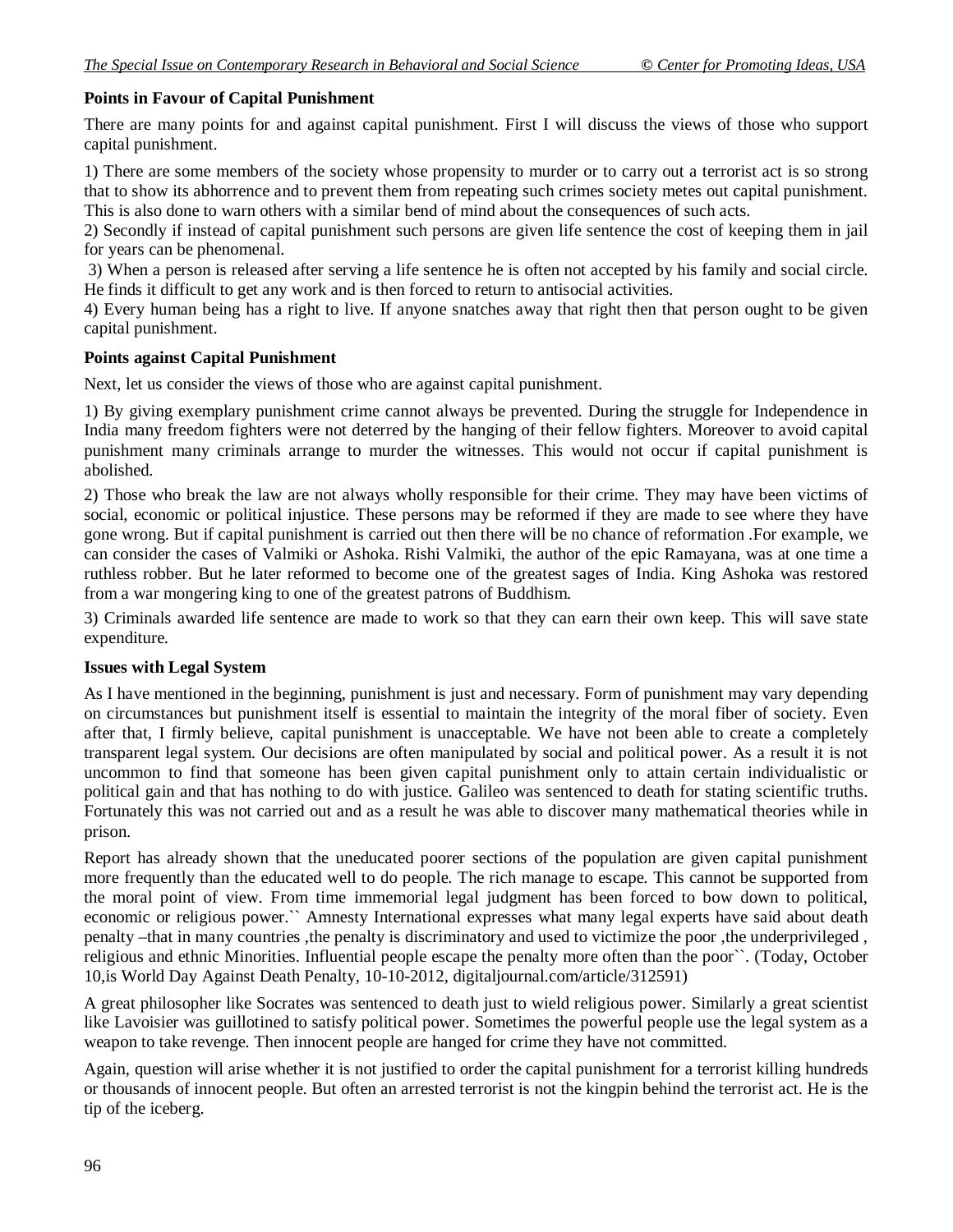Even if this person is given capital punishment that will not prevent future attacks. Instead if we give life sentence for his activity, there is a possibility that one day he will understand the depth of his heinous crime and he may help to catch the real perpetrator.

#### **Human Rights**

Capital punishment does not reflect the same level of respect we should show to our fellow human being. It is equivalent to pre-planned murder. It demolishes any possibility for the reformation of the criminal. Eminent Bengali writer Sunil Gangopadhyay said "My view is that capital punishment should be abolished because it's barbaric.".(Hang him and save our daughters``-Rediff.com.30.06.2004 ) .Lawyer Yug Choudhury and secretary Moushumi Basu have similar thoughts on capital punishment. ``The death penalty violates the right to life, as proclaimed in the Universal Declaration of Human Rights. It is the ultimate cruel, inhuman and degrading punishment.`` .((U.S.Death Penalty Facts/Amnesty International USA) NOT MAKING US SAFER CRIME, PUBLIC SAFETY AND THE DEATH PENALTY ,Amnesty International.)Amnesty international has declared that the death penalty is the ultimate denial of human rights.

Moreover as discussed earlier punishment is purely a subjective matter. Often it varies in three different ways

- 1) **Change of punishment with place** Capital punishment has been banned in one hundred and thirty countries but it still exists in others.
- 2) **Change of punishment with time** In the past death sentence was passed according to the whims and fancies of the monarch and they were beyond any law. Interestingly philosopher like Kant also has supported the idea that the monarch should not be given capital punishment. Fortunately this has changed with time. Nowadays death sentence is passed according to the law and constitution of the country
- 3) **Change of punishment according to individual** Opinions varies from person to person on whether to order capital punishment for a person.

The bottom line is form of punishment is subjective. And the extent of crime changes from different perspectives. For example, freedom fighters were sometimes considered as a traitor by the government but they were considered as martyr by the other government.

#### **Issues with Spiritual or Materialistic Point of Views**

Capital punishment cannot be justified from either the material or spiritual point of view. If we look at it from the materialistic point of view then death is the end of everything. The criminal actually suffers more if he is given life sentence. He does not actually have to bear physical captivity nor does he have to suffer from physiological stress till the end of his days. On the other hand hanging releases him from pain and suffering far more quickly.

#### *Conclusion*

In conclusion I want to say that in order to maintain law and order in society punishment is necessary. But I do not believe in capital punishment because it does not give a person a chance to reform to a better human being. In The Merchant of Venice, Portia says "The quality of mercy is not strain'd,Itdroppeth as the gentle rain from heaven Upon the place beneath: it is twice bless'd: It blesseth him that gives and him that takes. "

We all do wrong sometime or another. It may not be a criminal act but we all would like a chance to rectify ourselves, rather than be severely punished. In the same way a murderer has definitely done a heinous crime but law and society should give him a chance to rectify himself.